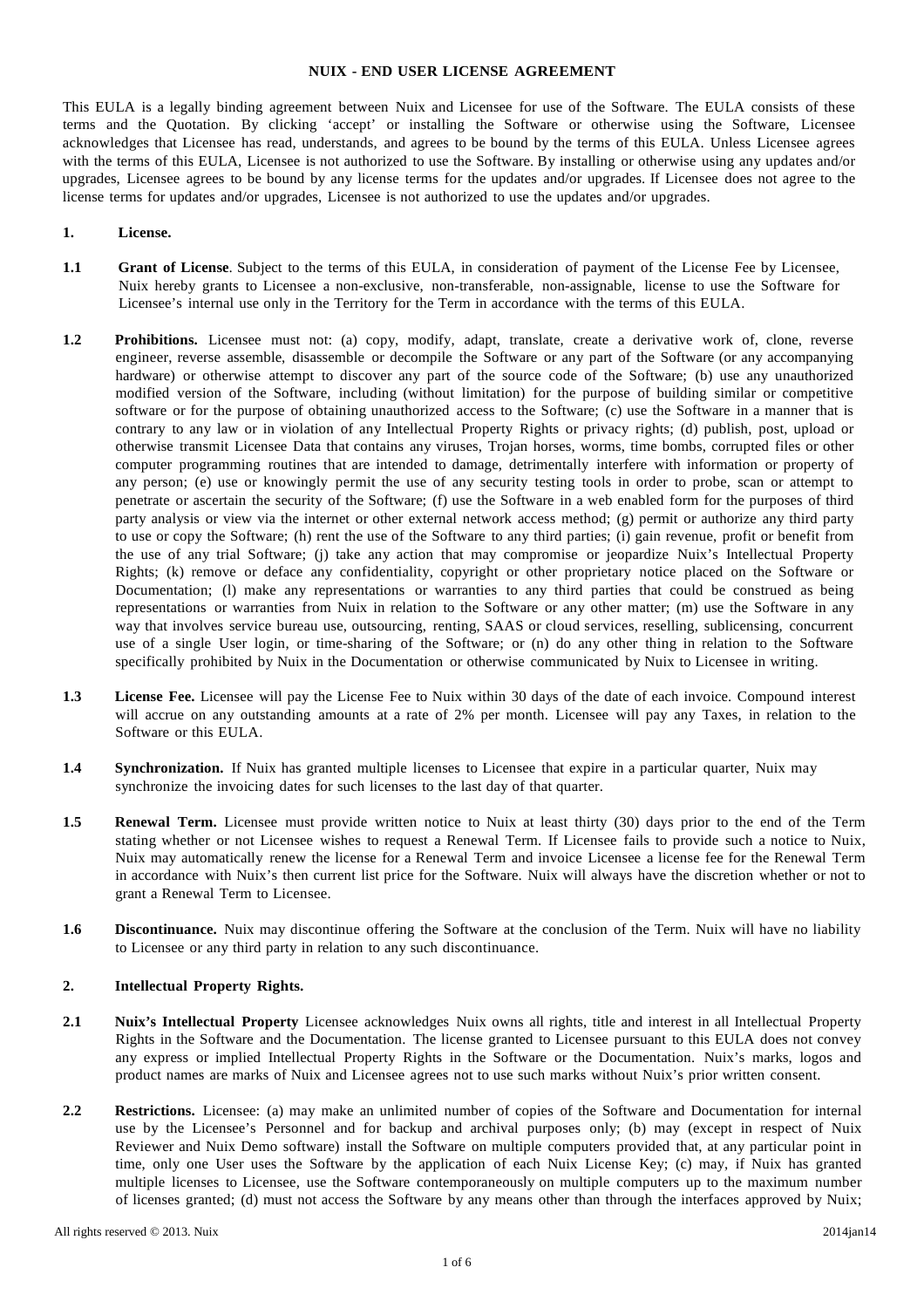and (e) must not undertake any 'mirroring' or 'framing' of any part of the Software, or create Internet links to the Software which include log-in information, usernames, passwords or secure cookies.

- **2.3 Nuix Reviewer.** Licensee may only install and use Nuix Reviewer software on one computer for each license for Nuix Reviewer software granted by Nuix to Licensee.
- **2.4 Unauthorized Use.** If Licensee becomes aware of any unauthorized use of the Software, Licensee will immediately notify Nuix. Licensee will, at Licensee's cost, comply with all reasonable directions of Nuix and take all reasonable steps to prevent the unauthorized use or dissemination of the Software. Without derogating from Licensee's obligations under this EULA, Nuix will own all Intellectual Property Rights in any copy, translation, modification, adaptation or derivation of the Software or Documentation including but not limited to any improvements or developments in the Software or Documentation.
- **2.5 Feedback.** Nuix will receive a royalty-free, worldwide, transferable, sub-licensable, irrevocable, and perpetual license to use or incorporate into the Software or Documentation any suggestions, enhancement requests, recommendations or other feedback provided by Licensee or Users.
- **2.6 Open Source and Third Party Intellectual Property.** The Software may incorporate, be distributed with, or depend upon, certain software or other intellectual property that may be considered "open source," "public use" or is otherwise subject to an open source license ("Open-Source Components"). Any use of the Open-Source Components by Licensee shall be governed by, and subject to, the terms and conditions of the Open-Source Components described in the Documentation. The Software may also contain third party software or other intellectual property ("Third Party Software"). Third Party Software is licensed for use solely with the Software and may not be used on a stand-alone basis or with any other third party products unless authorized by Nuix in writing. Licensee agrees not to use any marks of third parties without the prior written consent of those third parties.

# **3. Terms of Service.**

- **3.1 Licensee Details.** Licensee will provide accurate and complete details of Licensee's name, address, email address and phone number, and will immediately advise Nuix of any change to such details. Nuix may rely on any information and act on any instructions provided from any email address notified by Licensee.
- **3.2 User Access.** Licensee will authorize access to and assign unique passwords and usernames to each User. User logins are for designated Users and cannot be shared or used by more than one User, but any User login may be reassigned to another User. Licensee is responsible for all activities conducted under User logins.
- **3.3 Security.** Licensee will be responsible for the security, confidentiality and use of usernames and passwords. Licensee must prevent unauthorized access to or use of usernames and passwords. Licensee must promptly notify Nuix of any loss or theft or unauthorized use of any username or password.
- **3.4 Users.** Licensee is responsible for each User's compliance with this EULA. Licensee will ensure that all use of the Software by Users is in accordance with the terms of this EULA.
- **3.5 Licensee Data.** Licensee acknowledges and agrees that Licensee will be solely responsible for backing-up, and taking all appropriate measures to protect and secure, Licensee Data. Licensee acknowledges that Nuix may make, store and maintain back up copies of Licensee Data, but is not obliged to do so**.** Nuix will not be liable for any loss or corruption of Licensee Data.
- **3.6 Support.** Licensee acknowledges that Nuix has extensive experience with the Software, and not engaging Nuix or a service provider approved by Nuix to provide services, or not following the advice of Nuix or a service provider approved by Nuix, may substantially limit Licensee's ability to successfully utilize the potential of the Software.

#### **4. Confidentiality and Privacy.**

- **4.1 Confidential Information.** Licensee acknowledges the Software and Documentation may contain Confidential Information. Licensee is not entitled to use, disclose or copy the Confidential Information other than strictly in accordance with this EULA and will keep the Confidential Information secure at all times.
- **4.2 Promotions.** Licensee gives permission for Nuix to disclose details of this EULA, and publish Licensee's name and logo in lists of customers, for publicity and promotional purposes. Licensee gives Nuix permission to contact, and use information about, Licensee for the purposes of promoting goods and services to Licensee.
- **5. Laws.**
- **5.1 Compliance.** Licensee warrants that Licensee's use of the Software will comply with all laws, treaties, regulations, and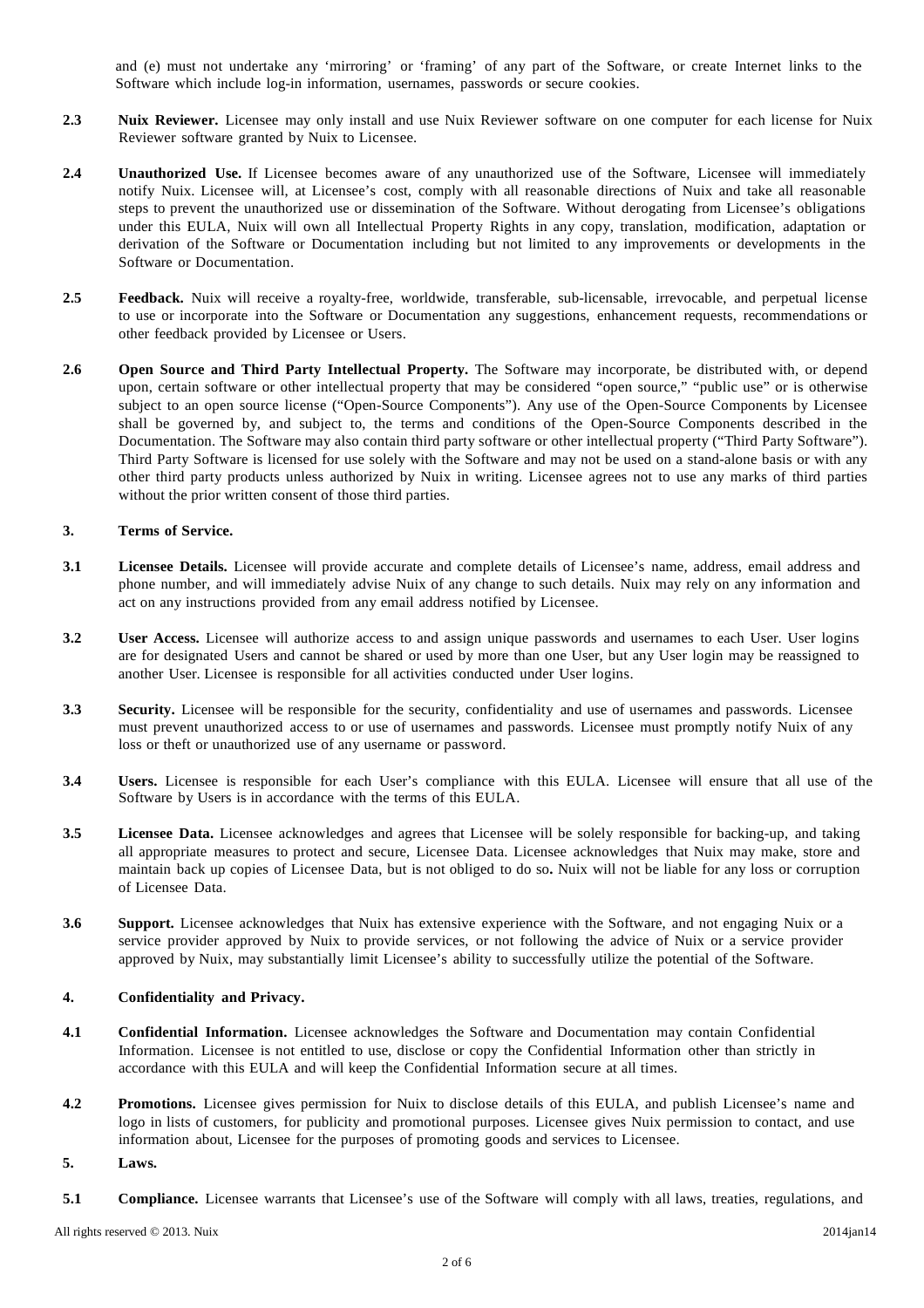conventions (including but not limited to laws in relation to privacy, electronic communications and anti-spam).

**5.2 Specific Compliance.** Without limiting Licensee's other obligations under this EULA or otherwise, Licensee: (a) represents that Licensee is not named on any United States government list of persons or entities prohibited from receiving exports; (b) will not permit Users to access or use the Software in violation of any United States export embargo, prohibition or restriction; and (c) will comply with all applicable laws regarding the transmission of technical data exported from the United States and the country in which the Users are located.

#### **6. Suspension or Termination.**

- **6.1 Infringement.** Nuix may suspend access to the Software or terminate this EULA if Nuix reasonably considers that Licensee or any User has infringed, or threatens to infringe, Nuix's Intellectual Property Rights.
- **6.2 Non-payment.** Nuix may suspend access to the Software or terminate this EULA if: (a) any amount due and payable by Licensee is unpaid after Nuix has sent two (2) notices to Licensee seeking payment and at least thirty (30) days have passed since the date of the first notice; or (b) Licensee has not been granted and paid for a renewal license before the end of the Term.
- **6.3 Breach.** Without derogating from Nuix's rights under this EULA or otherwise, if Licensee is in breach of this EULA, Nuix may provide a written notice to Licensee specifying the breach and requiring Licensee to remedy the breach within 7 days and if Licensee does not remedy the breach within 7 days after receiving such notice, Nuix may suspend access to the Software or terminate this EULA.
- **6.4 Harm.** Nuix may suspend access to the Software if Nuix reasonably considers that any part of the Software is being used for illegal activity or the use of the Software is causing material and ongoing harm to Nuix or any third party. Nuix will endeavor to provide reasonable notice of any such suspension to Licensee.
- **6.5 No Liability.** Licensee agrees Nuix will not be liable to Licensee or any third party for any loss, liability, cost, payment, damages, debt or expense arising directly or indirectly from any suspension or termination in accordance with this clause [6].

# **7. Consequences of Termination.**

- **7.1 License Ends.** Upon the expiration or termination of this EULA: (a) all rights granted to Licensee under this EULA will cease; (b) Licensee will have no rights to use the Software and must cease using the Software; (c) Licensee must immediately provide to Nuix all hard copies of the Documentation and Confidential Information, and all other items of Nuix's property, in Licensee's possession or control; (d) Licensee must immediately provide to Nuix a copy of all soft copies of the Software, Documentation and Confidential Information, and then erase and destroy all remaining soft copies of the Software, Documentation and Confidential Information, in Licensee's possession or control; (e) Licensee must take such action as reasonably directed by Nuix for the protection and preservation of the Confidential Information, Nuix's Intellectual Property Rights and all other items of Nuix's property; and (f) not do any act or thing which may injure, impair or reduce the goodwill or reputation of Nuix.
- **7.2 Payment.** Upon the expiration or termination of this EULA, all amounts owing by Licensee to Nuix will become immediately due and payable and Licensee will immediately pay all such amounts to Nuix. If this EULA is terminated for any reason set out in clause [6], Nuix will, in addition to any other rights under this EULA or otherwise, be entitled to all of the License Fees payable under this EULA for the entire Term.
- **7.3 Data on Termination.** Nuix may, at any time following 14 days after the expiration or termination of this EULA, delete any of Licensee's Data in Nuix's possession or control and Nuix will not be liable to Licensee or any other party for any loss, liability, cost, payment, damages, debt or expense arising directly or indirectly from the loss or deletion of Licensee Data. If Licensee makes a written request to Nuix prior to the expiration or termination of this EULA, Nuix may grant Licensee limited access to the Software for the sole purpose of Licensee retrieving Licensee Data, provided that Licensee has paid all amounts owed to Nuix under this EULA or otherwise.
- **7.4 Survival.** Clauses [2.1], [2.3], [2.4], [2.5], [4], [7], [9] and [10] will survive termination of this EULA.

# **8. No Warranty.**

**8.1 WARRANTY DISCLAIMER.** NUIX MAKES NO EXPRESS OR IMPLIED REPRESENTATIONS OR WARRANTIES WITH RESPECT TO THE SOFTWARE (INCLUDING BUT NOT LIMITED TO ANY WARRANTIES OF MERCHANTABILITY, SATISFACTORY QUALITY, FITNESS FOR A PARTICULAR PURPOSE, OR SUITABILITY FOR LICENSEE'S REQUIREMENTS). WITHOUT LIMITING THE FOREGOING, NUIX DOES NOT WARRANT THAT THE SOFTWARE WILL MEET LICENSEE'S REQUIREMENTS OR THAT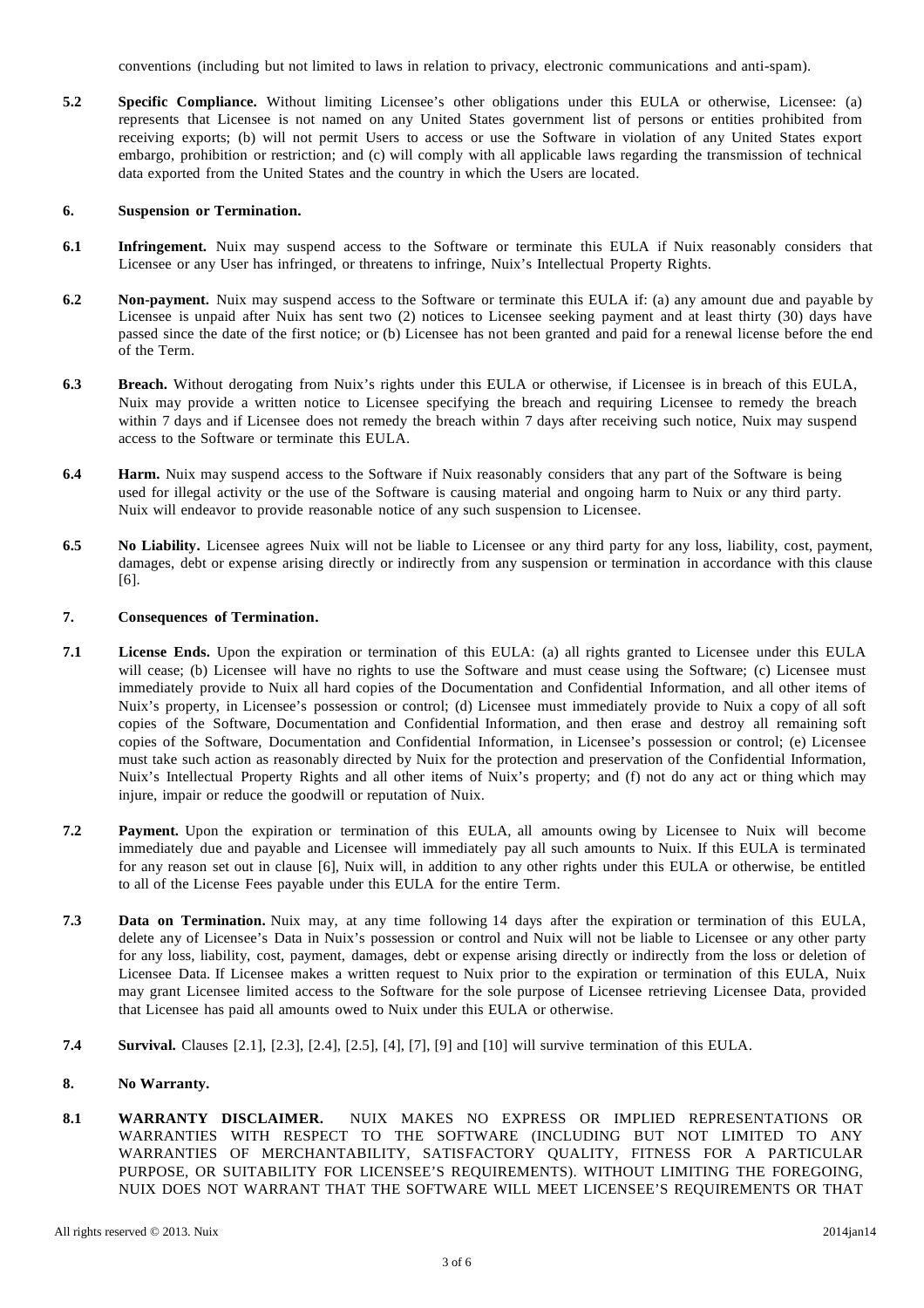ANY USE OF THE SOFTWARE WILL BE SECURE, TIMELY, UNINTERRUPTED OR ERROR-FREE OR THAT ANY ERRORS OR DEFECTS IN THE SOFTWARE WILL BE CORRECTED OR THAT THE SOFTWARE WILL DETECT OR CORRECT ANY THREATS OR HARMFUL COMPONENTS. THE SOFTWARE IS PROVIDED TO LICENSEE ON AN 'AS IS' AND 'AS AVAILABLE' BASIS AND FOR COMMERCIAL USE ONLY. LICENSEE IS RESPONSIBLE FOR DETERMINING WHETHER ANY INFORMATION GENERATED FROM USE OF THE SOFTWARE IS ACCURATE AND SUFFICIENT FOR LICENSEE'S PURPOSES.

- **8.2 Statutory Warranty.** If the law of any jurisdiction implies a warranty that cannot be excluded, that warranty will, to the extent permitted by law, continue for no more than a period of five (5) days from the Commencement Date.
- **8.3 Remedy.** If the Software does not perform in accordance with any warranty implied by law that cannot be excluded, and Licensee provides written notice to Nuix during the warranty period, Nuix's entire liability and Licensee's sole remedy will be for Nuix to either (at Nuix's option) correct, repair or replace the Software or affected part of the Software or refund the License Fee. Any corrected, repaired or replaced Software will be warranted for the remainder of the original warranty period.
- **8.4 Exclusions.** Any warranty implied by law that cannot be excluded does not apply if: (a) the use was pursuant to a demo or trial period; (b) Licensee has previously used the Software pursuant to a demo or trial period; (c) the issue relates to use of a pre-release alpha and beta version of the Software; (d) Licensee has used the Software other than in accordance with the Documentation; (e) the Software has been modified in any way without Nuix's prior written consent; (f) the issue relates to the incorrect installation of the Software; (g) the issue relates to the unauthorized modification of the Software; (h) the issue relates to the nature, use or operation of hardware; (i) the issue relates to use of any third party software other than prescribed in the Documentation; (j) the issue relates to any other items not provided by Nuix; (k) Licensee has used the Software in contravention of any law, treaty, regulation, or convention; (I) Licensee has infringed any Intellectual Property Rights; or (m) Licensee has breached any of the terms of this EULA.

# **9. Liability and Indemnity.**

- **9.1 DISCLAIMER OF LIABILITY.** NUIX WILL NOT BE LIABLE TO LICENSEE (UNDER STATUTE, CONTRACT, TORT, NEGLIGENCE OR OTHERWISE) IN RELATION TO ANY SPECIAL, PUNITIVE OR EXEMPLARY DAMAGES, OR ANY INDIRECT, INCIDENTAL OR CONSEQUENTIAL LOSS (INCLUDING BUT NOT LIMITED TO ANY BUSINESS INTERRUPTION, OR ANY LOSS OR CORRUPTION OF DATA, OR ANY LOSS OF ACTUAL OR ANTICIPATED PROFITS, REVENUE, SAVINGS, PRODUCTION, BUSINESS, CONTRACTS, OPPORTUNITY, ACCESS TO MARKETS, GOODWILL, REPUTATION, PUBLICITY, INFORMATION, OR USE), OR ANY REMOTE, ABNORMAL, UNFORESEEABLE OR SIMILAR LOSS, WHETHER OR NOT THE POSSIBILITY OF SUCH DAMAGES OR LOSSES WERE IN THE CONTEMPLATION OF EITHER PARTY. LICENSEE AGREES THAT THE CONSIDERATION PAYABLE BY LICENSEE UNDER THIS EULA DOES NOT INCLUDE CONSIDERATION FOR THE ASSUMPTION OF THE RISK OF ANY SUCH DAMAGES OR LOSSES. TO THE EXTENT PERMITTED BY LAW, LICENSEE USES THE SOFTWARE AT LICENSEE'S OWN RISK.
- **9.2 LIMITATION OF LIABILITY.** NUIX'S LIABILITY TO LICENSEE IN RELATION TO THE SOFTWARE AND THIS EULA (WHETHER UNDER STATUTE, CONTRACT, TORT, NEGLIGENCE OR OTHERWISE) WILL BE LIMITED TO THE AMOUNT OF THE LICENSE FEE PAID BY LICENSEE TO NUIX IN ACCORDANCE WITH THIS EULA. LICENSEE AGREES THAT THE CONSIDERATION PAYABLE BY LICENSEE UNDER THIS EULA DOES NOT INCLUDE CONSIDERATION FOR THE ASSUMPTION OF THE RISK OF ANY FURTHER POTENTIAL DAMAGES OR LOSSES.
- **9.3 Indemnity.** Licensee will, at Licensee's expense, indemnify Nuix in relation to any loss, liability, cost, payment, damages, debt or expense, or any claim, demand, action, suit or proceeding, arising directly or indirectly in relation to any use of the Software, negligence, infringement of Intellectual Property Rights, use or disclosure of any Confidential Information, breach of this EULA or breach of any law, treaty, regulation, or convention by Licensee, any member of Licensee's Personnel or any Related Body Corporate of Licensee.
- **10. General.**
- **10.1 Responsibility.** Licensee is responsible and liable for each member of Licensee's Personnel and each Related Body Corporate of Licensee and any act, omission or breach by any member of Licensee's Personnel or any Related Body Corporate of Licensee will be deemed to be an act of Licensee.
- **10.2 Force Majeure.** Nuix will not be liable for any failure or delay in performing any obligation under this EULA where such failure or delay is due to any cause beyond Nuix's reasonable control (including but not limited to any natural catastrophe, governmental act or omission, law or regulation, labor strike or difficulty, transportation stoppage or slowdowns or inability to procure personnel, parts or materials) and, if any such cause prevents or delays performance for more than thirty (30) days, Nuix may terminate this EULA.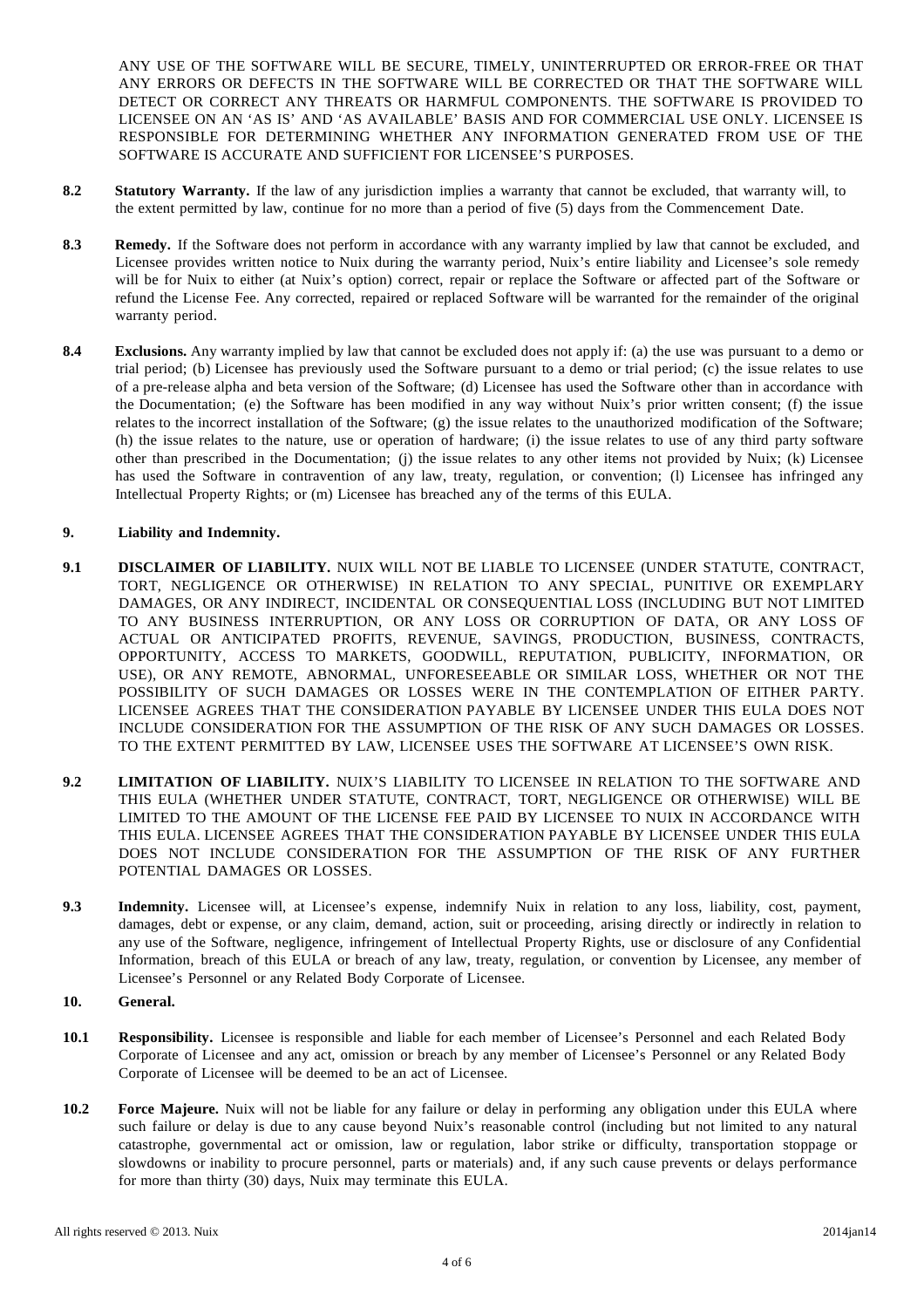- **10.3 No Security Interest.** Licensee must not grant, nor purport to grant, any security interest to any third party in relation to the Software.
- **10.4 Audit.** Nuix may audit Licensee's compliance with the terms of this EULA at any time on reasonable notice to Licensee and Licensee will provide access to any hardware, software, systems, documents and Personnel of Licensee, and will provide all reasonable co-operation to Nuix for the purposes of any such audit.
- **10.5 Disputes.** If Licensee has any dispute or disagreement with Nuix in relation to any matter relating to this EULA, Licensee will provide a written notice to Nuix setting out all relevant details and background information in relation to the dispute and Licensee's proposal for resolution of the dispute.
- **10.6 Notices to Licensee.** Nuix may send notices, statements and other communications to Licensee to any email or postal address or facsimile number notified by Licensee to Nuix.
- **10.7 Relationship.** This EULA does not create any partnership, joint venture, agency or relationship of employment between the parties
- **10.8 Third Party Beneficiaries.** This EULA is entered into solely for the benefit of Nuix and Licensee. No third party will have the right to make any claim or assert any right under it, and no third party will be deemed a beneficiary of this EULA.
- **10.9 Assignment.** Nuix may assign any rights or benefits under this EULA at any time. Licensee may not assign or transfer its interests, rights, or obligations under this Agreement by written agreement, merger, consolidation, operation of law, or otherwise, without the prior written consent of an authorized executive officer of Nuix. Any attempt to assign this Agreement by Licensee shall be null and void. Furthermore, for the purposes of this EULA the acquisition of an equity interest in Licensee of greater than 25 percent by any third party shall be considered an "assignment."
- **10.10 Set Off.** Nuix may set off any payment due to Licensee, whether under this EULA or otherwise, against any claim that Nuix has against Licensee, whether under this EULA or otherwise.
- **10.11 Severability.** If any provision, or the application of any provision, of this EULA is prohibited, invalid, void, illegal or unenforceable in any jurisdiction: (a) this will not affect the validity and enforceability of the provision or part in other jurisdictions; (b) the provision or part will only be ineffective to the extent of the prohibition, invalidity, voidness or illegality; and (c) the provision or part will be severed and will not affect the validity or enforceability of the remaining provisions or parts of this EULA.
- **10.12 Precedence.** If there is any conflict or inconsistency between the terms of the body of this EULA and the terms of the Quotation, the terms of this EULA will take precedence.
- **10.13 Entire Agreement.** This EULA supersedes all prior undertakings, arrangements and agreements and constitutes the entire agreement between the parties in relation to the subject matter of this EULA and there are no conditions, warranties or other terms affecting the agreement between the parties other than those set out in this EULA. Licensee agrees that the terms of any terms and conditions of Licensee that have been proposed or provided by Licensee will not apply to the license of the Software or form part of this EULA.
- **10.14 Waiver.** Any waiver of a right under this EULA must be in writing and signed by the party granting the waiver and will not operate as a waiver in relation to any subsequent matter. Any failure, delay, forbearance or indulgence by a party in an exercise, or partial exercise, of a right arising under this EULA will not result in a waiver of that right or prejudice or restrict the rights of the party.
- **10.15 Variations.** Any variation of, or amendments to, any terms of this EULA must be in writing and signed by both parties.
- **10.16 Cumulative Rights.** The rights arising out of this EULA do not exclude any other rights of either party. Each indemnity in this EULA is a continuing obligation that is separate and independent from the other obligations under this EULA. Nuix is not obliged to take any action, or incur any expense, before enforcing any indemnity under this EULA. Each exclusion, limitation, indemnity or other benefit set out in this EULA for the benefit of Nuix will also be held by Nuix for the benefit of each member of Nuix's Personnel.
- **10.17 Contracting Parties, Governing Law, Notices and Jurisdiction.** Who Licensee is contracting with under this EULA, who Licensee should direct notices to under this EULA, what law will apply in any lawsuit arising out of or in connection with this EULA, and which courts have jurisdiction over any such lawsuit, depend on where Licensee is domiciled.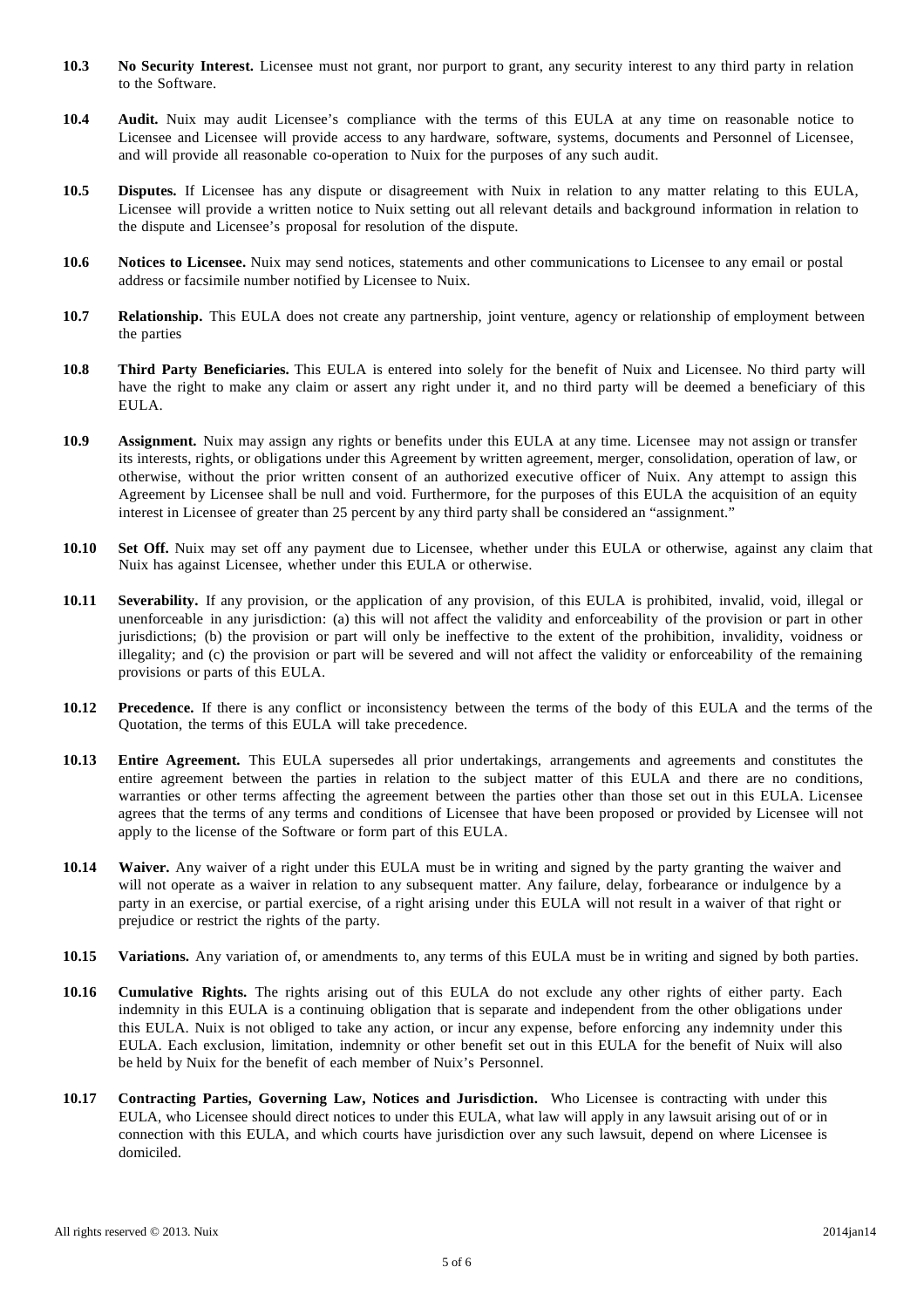| If Licensee is<br>domiciled in:                                                                      | Licensee is contracting<br>with: | Notices should be<br>addressed to:                                                                     | The governing law is:                                  | The courts having<br>exclusive<br>jurisdiction are: |
|------------------------------------------------------------------------------------------------------|----------------------------------|--------------------------------------------------------------------------------------------------------|--------------------------------------------------------|-----------------------------------------------------|
| The United States of<br>America, Canada, and<br>Mexico.                                              | Nuix North America Inc.          | Suite 500, 1101 30 <sup>th</sup> St.<br>NW Washington, DC<br>20007                                     | Delaware and controlling<br>United States federal law. | Delaware, USA                                       |
| Any country in Europe<br>(other than the UK), the<br>Middle East, South<br>America, Africa, or Asia. | Nuix Ireland Limited             | Unit 6, Airport East<br><b>Business Park, Farmers</b><br>Cross, Ballygarven,<br>Kinsale Road, Co. Cork | Ireland                                                | Ireland                                             |
| The United Kingdom                                                                                   | Nuix Technology UK Ltd           | Tower 42 Level 6, Room<br>612, 25 Old Broad St. City<br>of London, Greater<br>London, EC2N 1HQ         | England                                                | England                                             |
| Australia and New<br>Zealand.                                                                        | Nuix Pty Ltd                     | Level 23, 1 Market Street,<br>Sydney NSW 2000                                                          | Australia                                              | Australia                                           |

Each party agrees to the applicable governing law above without regard to choice or conflicts of law rules, and to the exclusive jurisdiction of the applicable courts above.

- **10.18 Definitions.** In this EULA: (a) "Commencement Date" means the earlier of the commencement date set out in the Quotation or the date on which Licensee first installs or uses the Software or otherwise agrees to be bound by the terms of this EULA; (b) "Confidential Information" means: (i) information, whether in visual, oral, documentary, electronic, machine-readable, tangible, intangible or any other form, relating to Nuix or any Related Body Corporate of Nuix (including but not limited to any specifications, formulae, know how, concepts, inventions, ideas, software, designs, copyright, trade secrets or any information relating to any business, products, markets, operations, processes, techniques, technology, forecasts, strategies or any other matter); (ii) negotiations in relation to, and the terms of, this EULA; (iii) information designated as confidential by Nuix; and (iv) information that is by its nature confidential; (c) "Documentation" means any documentation which accompanies the Software and is provided by Nuix to Licensee; (d) "EULA" means this End User License Agreement and includes the Quotation; (e) "Expiry Date" means the expiry date set out in the Quotation; (f) "Initial Term" means the period from the Commencement Date to the Expiry Date; (g) "Intellectual Property Rights" means any present and future rights conferred by statute, common law or equity throughout the world including rights in respect of or in connection with any confidential information, copyright, trademarks, service marks, designs, patents, circuit layouts, business names, domain names, inventions or other results of intellectual activity in the industrial, commercial, scientific, literary or artistic fields whether or not registered or registrable and includes any right to apply for the registration, renewal and extension of such rights; (h) "License Fee" means the license fee set out in the Quotation; (i) "Licensee" means the entity who acquires the license rights from Nuix to use the Software pursuant to this EULA; (j) "Licensee Data" means all electronic data or information submitted to the Software by Licensee or any member of Licensee's Personnel; (k) "Nuix" means the Nuix company described in Section 10.17 ("Contracting Parties, Governing Law, Notices, and Jurisdiction"); (l) "Nuix License Key" is an encrypted file provided by Nuix, which unlocks the Software and enables the use of the Software by a User; (m) "Personnel" means any employee, servant, contractor, subcontractor, agent, partner, director or officer of a party; (n) "Quotation" means the quotation(s) or other document(s) provided by Nuix to Licensee from time to time setting out details in relation to Licensee's use of the Software; (o) "Related Body Corporate" means a body corporate that is, in relation to another body corporate: (i) a holding company of that other body corporate; (ii) a subsidiary of that other body corporate; or (iii) a subsidiary of a holding company of that other body corporate; (p) "Renewal Term" means any further term granted by Nuix; (q) Software" means the software (including any upgrades or updates) supplied by Nuix to Licensee; (r) "Taxes" means any present or future tax, fee, levy, duty, charge, withholding, penalty, fine, impost or interest imposed by any government or governmental, semi-governmental or administrative body, department, commission, authority, agency, minister, statutory corporation, instrumentality or entity (which is not the subject of a valid certificate of exemption) including but not limited to any tax in relation to sales, use, property, value added, goods and services, turnover, stamp duty, interest equalization, business, occupation, excise, income, profits or receipts; (s) "Term" means the Initial Term plus any Renewal Term(s); (t) "Territory" means the territory set out in the Quotation (or, in the absence of a territory in the Quotation, worldwide except for countries which are the subject of any United States trade restriction, export control or embargo); and (u) "User" means any person who uses the Software.
- **10.19 Interpretation.** In this EULA: (a) the headings will not affect interpretation of this EULA; (b) the singular includes the plural and vice versa, and a gender includes other genders; (c) any other grammatical form of a word or expression defined in this EULA has a corresponding meaning; (d) the Quotation forms part of and is incorporated in this EULA; (e) a reference to a clause, paragraph, schedule or annexure is to a clause or paragraph of, or schedule or annexure to,